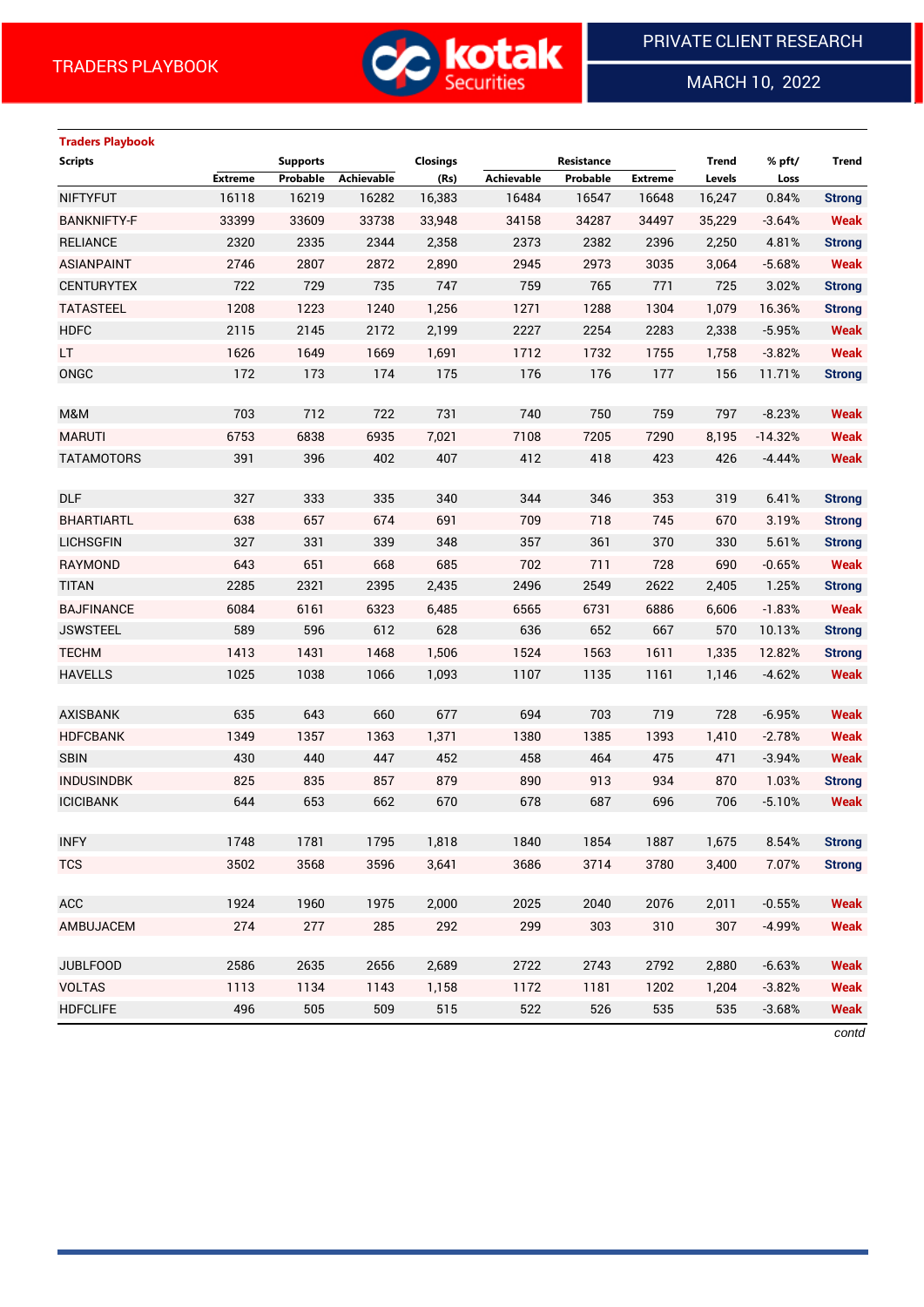### **Closing Pricess**

Closing price is that price at which a scrip closes on the previous day. Traders can start their intraday trade on this level. The stock or index should sustain above or below the closing price else you should exit the trade. Ideally, half a percent should be the stop loss above or below the closing price to enter the trade.

### **Trend**

Trend is the level at which the tendency of Indices and Stocks can be identified. For best results, you can use the 'Trend Remarks' to trade. A 'Weak' trend means that traders can trade with a negative bias. If the trend is 'Strong', you can trade long with a positive bias. Base price should be the closing price.

#### **Achievable (Supp/Resis)**

It is the price which can be achieved if the Index/Stock trades above or below the closing price. During normal course of trading, first levels are important as one can take profits around first resistance and supports levels.

### **Probable (Supp/Resis)**

It's a second resistance/support and can be achieved if stocks/indices are in trending mode. Events can lead stocks and indices to reach these levels.

#### **Extreme levels**

Sometimes, the stocks fall or rise to their average lowest or highest levels FOR THE DAY and that may act as an excellent contra buying or selling opportunity with a stop loss given in the table. This means buying around extreme support and selling around extreme resistance strictly with a given stop loss. For e.g. If the extreme support for Nifty is given at 5605, and in case the market comes down to similar levels, then you can initiate long positions with the given 'stop loss for long' in the column, say at 5585. If it breaks 5585 then the trader must exit the position. This is valid on both the sides.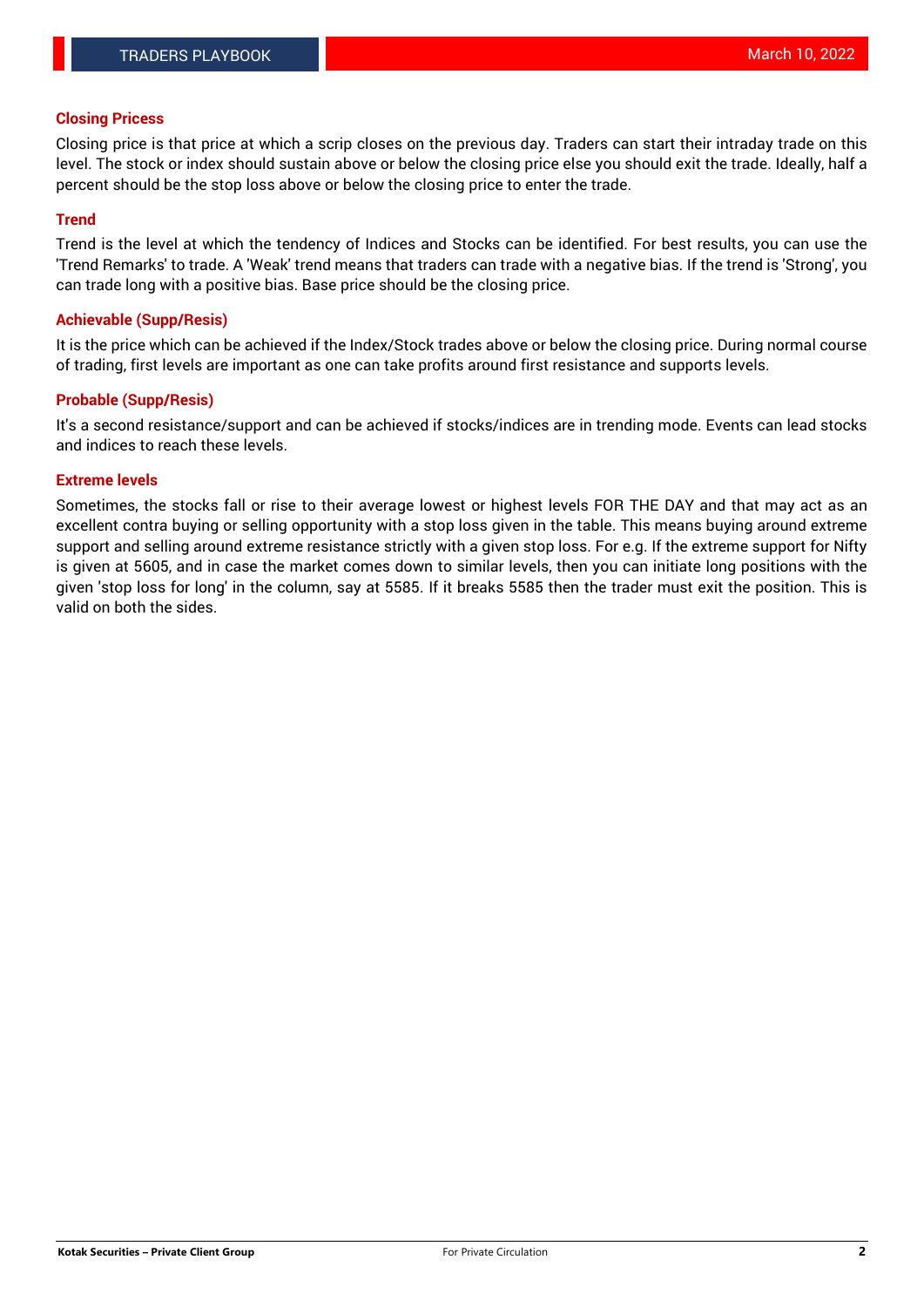### **RATING SCALE (PRIVATE CLIENT GROUP)**

| <b>BUY</b>             | -                 | A condition that indicates a good time to buy a stock. The exact circumstances of the signal will be determined by the indicator that an<br>analyst is using.  |
|------------------------|-------------------|----------------------------------------------------------------------------------------------------------------------------------------------------------------|
| SELL                   | -                 | A condition that indicates a good time to sell a stock. The exact circumstances of the signal will be determined by the indicator that an<br>analyst is using. |
| <b>Stop Loss Order</b> | $\qquad \qquad -$ | An instruction to the broker to buy or sell stock when it trades beyond a specified price. They serve to either protect your profits or<br>limit your losses.  |

#### **FUNDAMENTAL RESEARCH TEAM (PRIVATE CLIENT GROUP)**

**Shrikant Chouhan Arun Agarwal Amit Agarwal, CFA Hemali Dhame** Head of Research Auto & Auto Ancillary Transportation, Paints, FMCG Banking & Finance shrikant.chouhan@kotak.com arun.agarwal@kotak.com agarwal.amit@kotak.com Hemali.Dhame@kotak.com +91 22 6218 5408 +91 22 6218 6443 +91 22 6218 6439 +91 22 6218 6433

**Jatin Damania Purvi Shah Rini Mehta K. Kathirvelu** Metals & Mining, Midcap **Pharmaceuticals** Research Associate Support Executive jatin.damania@kotak.com [purvi.shah@kotak.com](mailto:purvi.shah@kotak.com) rini.mehta@kotak.com [k.kathirvelu@kotak.com](mailto:k.kathirvelu@kotak.com)  $+91$  22 6218 6440  $+91$  22 6218 6432

**Sumit Pokharna Pankaj Kumar** sumit.pokharna@kotak.com pankajr.kumar@kotak.com +91 22 6218 6438 +91 22 6218 6434

Oil and Gas, Information Tech Construction, Capital Goods & Midcaps

**TECHNICAL RESEARCH TEAM (PRIVATE CLIENT GROUP)**

[shrikant.chouhan@kotak.com](mailto:shrikant.chouhan@kotak.com) [amol.athawale@kotak.com](mailto:amol.athawale@kotak.com) Research Associate +91 22 6218 5408 +91 20 6620 3350 [sayed.haider@kotak.com](mailto:sayed.haider@kotak.com)

**Shrikant Chouhan Amol Athawale Sayed Haider**

# +91 22 62185498

# **DERIVATIVES RESEARCH TEAM (PRIVATE CLIENT GROUP)**

 $+91$  22 6218 5497

**Sahaj Agrawal Prashanth Lalu Prasenjit Biswas, CMT, CFTe** [sahaj.agrawal@kotak.com](mailto:sahaj.agrawal@kotak.com) [prashanth.lalu@kotak.com](mailto:prashanth.lalu@kotak.com) [prasenjit.biswas@kotak.com](mailto:prasenjit.biswas@kotak.com)